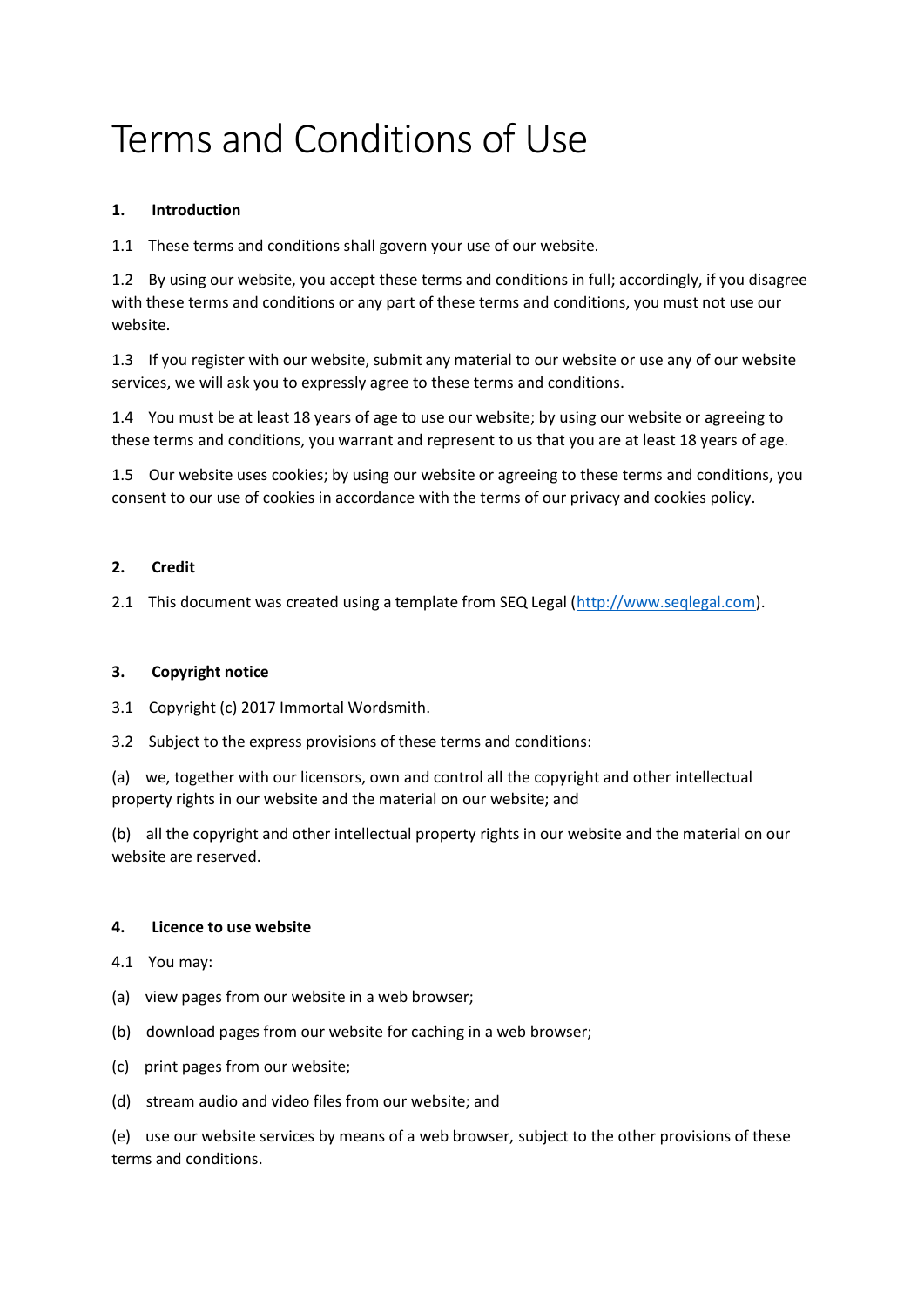4.2 Except as expressly permitted by Section 4.1 or the other provisions of these terms and conditions, you must not download any material from our website or save any such material to your computer.

4.3 You may only use our website for your own personal and business purposes, and you must not use our website for any other purposes.

4.4 Except as expressly permitted by these terms and conditions, you must not edit or otherwise modify any material on our website.

4.5 Unless you own or control the relevant rights in the material, you must not:

- (a) republish material from our website (including republication on another website);
- (b) sell, rent or sub-license material from our website;
- (c) show any material from our website in public;
- (d) exploit material from our website for a commercial purpose; or
- (e) redistribute material from our website.

4.6 Notwithstanding Section 4.5, you may redistribute our newsletter in print and electronic form to any person.

4.7 We reserve the right to restrict access to areas of our website, or indeed our whole website, at our discretion; you must not circumvent or bypass, or attempt to circumvent or bypass, any access restriction measures on our website.

#### **5. Acceptable use**

#### 5.1 You must not:

(a) use our website in any way or take any action that causes, or may cause, damage to the website or impairment of the performance, availability or accessibility of the website;

(b) use our website in any way that is unlawful, illegal, fraudulent or harmful, or in connection with any unlawful, illegal, fraudulent or harmful purpose or activity;

(c) use our website to copy, store, host, transmit, send, use, publish or distribute any material which consists of (or is linked to) any spyware, computer virus, Trojan horse, worm, keystroke logger, rootkit or other malicious computer software;

(d) conduct any systematic or automated data collection activities (including without limitation scraping, data mining, data extraction and data harvesting) on or in relation to our website without our express written consent;

(e) access or otherwise interact with our website using any robot, spider or other automated means, except for the purpose of search engine indexing;

(f) violate the directives set out in the robots.txt file for our website; or

(g) use data collected from our website for any direct marketing activity (including without limitation email marketing, SMS marketing, telemarketing and direct mailing).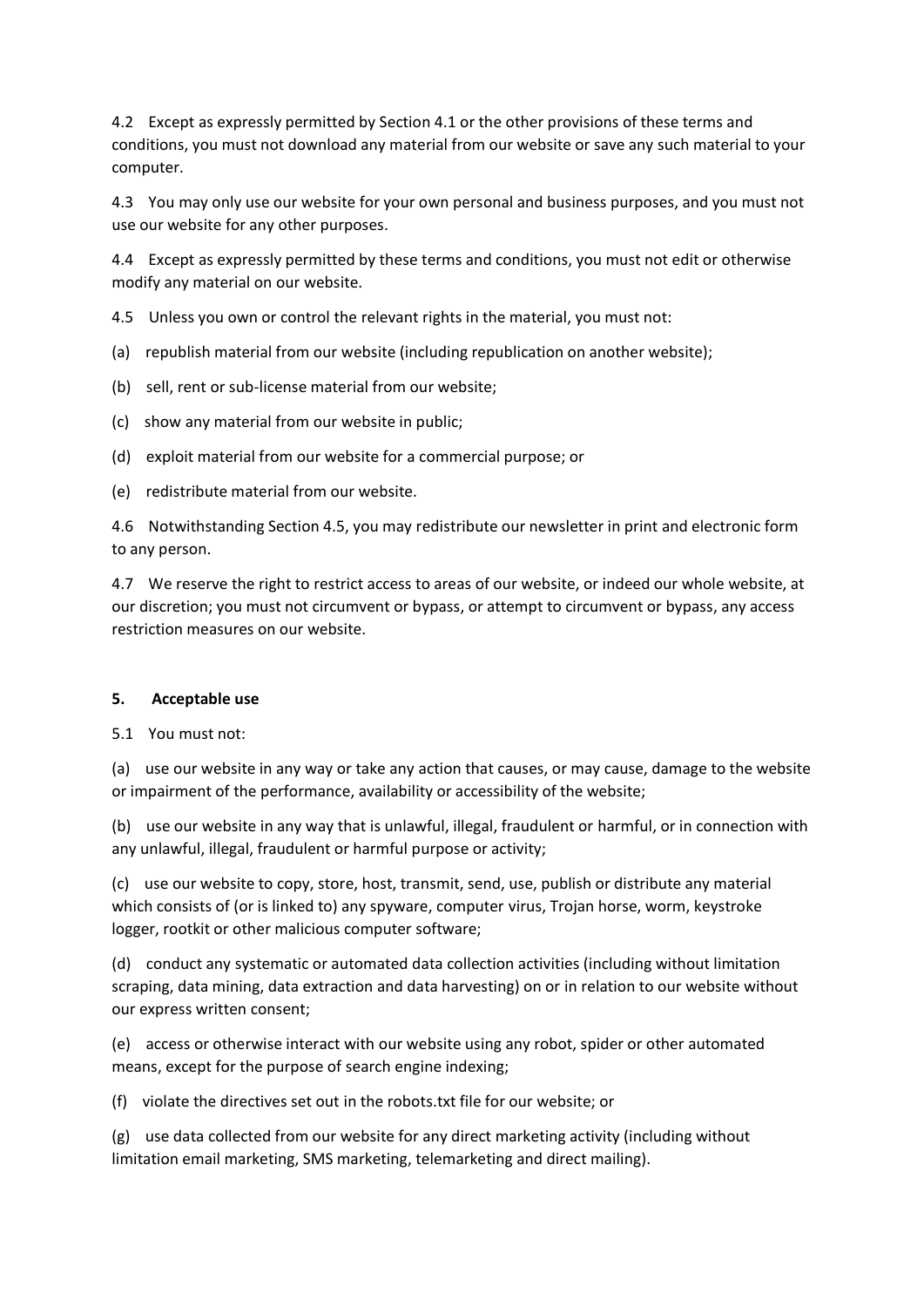5.2 You must not use data collected from our website to contact individuals, companies or other persons or entities.

5.3 You must ensure that all the information you supply to us through our website, or in relation to our website, is true, accurate, current, complete and non-misleading.

## **6. Registration and accounts**

6.1 To be eligible for an account on our website under this Section 6, you must be resident or situated in the United Kingdom.

6.2 You may register for an account with our website by completing and submitting the account registration form on our website, and clicking on the verification link in the email that the website will send to you.

6.3 You must not allow any other person to use your account to access the website.

6.4 You must notify us in writing immediately if you become aware of any unauthorised use of your account.

6.5 You must not use any other person's account to access the website, unless you have that person's express permission to do so.

## **7. User login details**

7.1 If you register for an account with our website, you will be asked to choose a user ID and password.

7.2 Your user ID must not be liable to mislead and must comply with the content rules set out in Section 10; you must not use your account or user ID for or in connection with the impersonation of any person.

7.3 You must keep your password confidential.

7.4 You must notify us in writing immediately if you become aware of any disclosure of your password.

7.5 You are responsible for any activity on our website arising out of any failure to keep your password confidential, and may be held liable for any losses arising out of such a failure.

# **8. Cancellation and suspension of account**

8.1 We may:

- (a) suspend your account;
- (b) cancel your account; and/or
- (c) edit your account details,

at any time in our sole discretion without notice or explanation.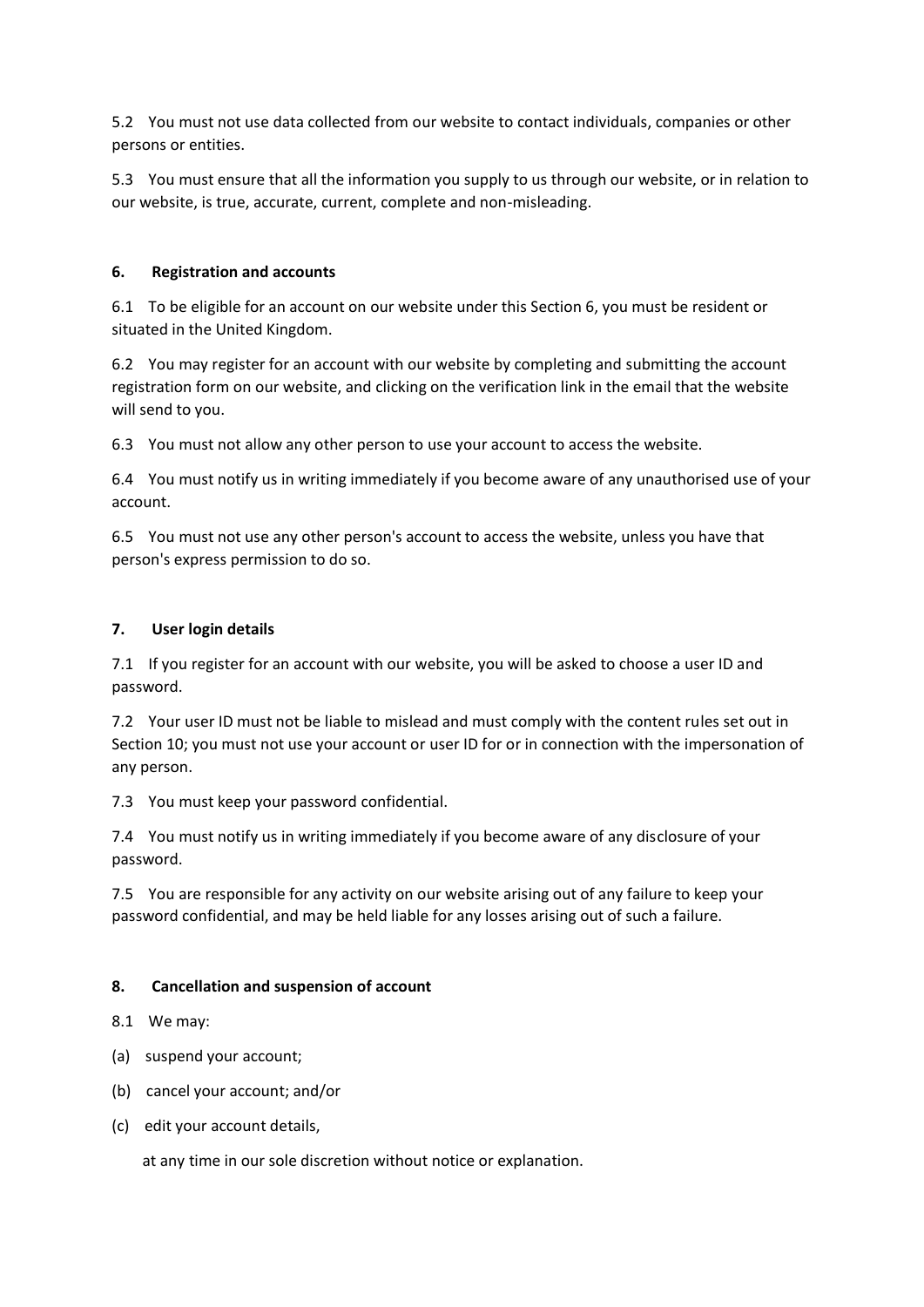8.2 You may cancel your account on our website using your account control panel on the website.

## **9. Your content: licence**

9.1 In these terms and conditions, "your content" means all works and materials (including without limitation text, graphics, images, audio material, video material, audio-visual material, scripts, software and files) that you submit to us or our website for storage or publication on, processing by, or transmission via, our website.

9.2 You grant to us a worldwide, irrevocable, non-exclusive, royalty-free licence to use, reproduce, store, adapt, publish, translate and distribute your content in any existing or future media.

9.3 You grant to us the right to sub-license the rights licensed under Section 9.2.

9.4 You grant to us the right to bring an action for infringement of the rights licensed under Section 9.2.

9.5 You hereby waive all your moral rights in your content to the maximum extent permitted by applicable law; and you warrant and represent that all other moral rights in your content have been waived to the maximum extent permitted by applicable law.

9.6 You may edit your content to the extent permitted using the editing functionality made available on our website.

9.7 Without prejudice to our other rights under these terms and conditions, if you breach any provision of these terms and conditions in any way, or if we reasonably suspect that you have breached these terms and conditions in any way, we may delete, unpublish or edit any or all of your content.

#### **10. Your content: rules**

10.1 You warrant and represent that your content will comply with these terms and conditions.

10.2 Your content must not be illegal or unlawful, must not infringe any person's legal rights, and must not be capable of giving rise to legal action against any person (in each case in any jurisdiction and under any applicable law).

10.3 Your content, and the use of your content by us in accordance with these terms and conditions, must not:

(a) be libellous or maliciously false;

(b) be obscene or indecent;

(c) infringe any copyright, moral right, database right, trade mark right, design right, right in passing off, or other intellectual property right;

(d) infringe any right of confidence, right of privacy or right under data protection legislation;

(e) constitute negligent advice or contain any negligent statement;

(f) constitute an incitement to commit a crime, instructions for the commission of a crime or the promotion of criminal activity;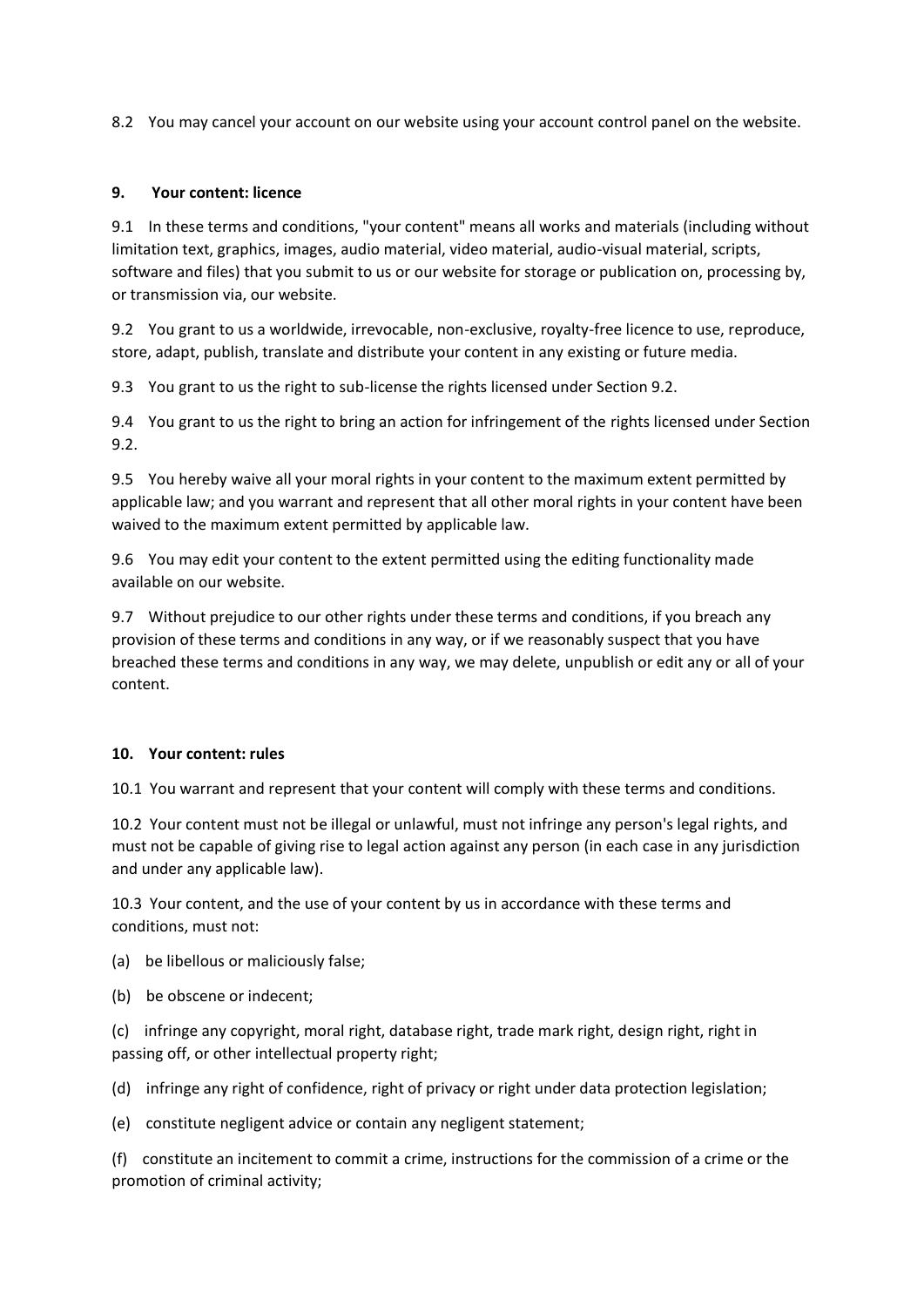- (g) be in contempt of any court, or in breach of any court order;
- (h) be in breach of racial or religious hatred or discrimination legislation;
- (i) be blasphemous;
- (j) be in breach of official secrets legislation;
- (k) be in breach of any contractual obligation owed to any person;
- (l) depict violence in an explicit, graphic or gratuitous manner;
- (m) be pornographic, lewd, suggestive or sexually explicit;
- (n) be untrue, false, inaccurate or misleading;

(o) consist of or contain any instructions, advice or other information which may be acted upon and could, if acted upon, cause illness, injury or death, or any other loss or damage;

(p) constitute spam; or

(q) be offensive, deceptive, fraudulent, threatening, abusive, harassing, anti-social, menacing, hateful, discriminatory or inflammatory;

#### **11. Limited warranties**

- 11.1 We do not warrant or represent:
- (a) the completeness or accuracy of the information published on our website;
- (b) that the material on the website is up to date; or
- (c) that the website or any service on the website will remain available.

11.2 We reserve the right to discontinue or alter any or all of our website services, and to stop publishing our website, at any time in our sole discretion without notice or explanation; and save to the extent expressly provided otherwise in these terms and conditions, you will not be entitled to any compensation or other payment upon the discontinuance or alteration of any website services, or if we stop publishing the website.

11.3 To the maximum extent permitted by applicable law and subject to Section 12.1, we exclude all representations and warranties relating to the subject matter of these terms and conditions, our website and the use of our website.

#### **12. Limitations and exclusions of liability**

12.1 Nothing in these terms and conditions will:

- (a) limit or exclude any liability for death or personal injury resulting from negligence;
- (b) limit or exclude any liability for fraud or fraudulent misrepresentation;
- (c) limit any liabilities in any way that is not permitted under applicable law; or
- (d) exclude any liabilities that may not be excluded under applicable law.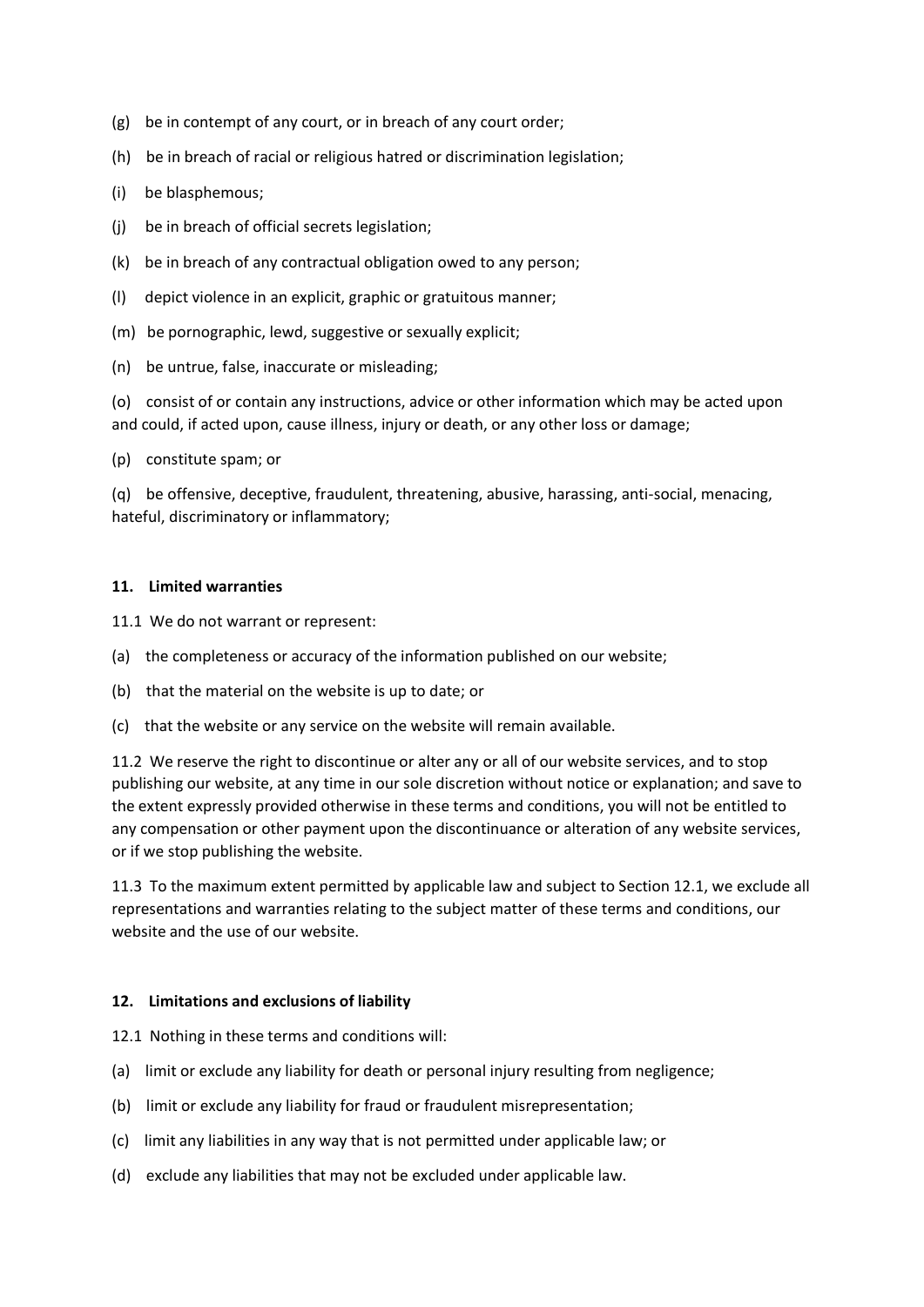12.2 The limitations and exclusions of liability set out in this Section 12 and elsewhere in these terms and conditions:

(a) are subject to Section 12.1; and

(b) govern all liabilities arising under these terms and conditions or relating to the subject matter of these terms and conditions, including liabilities arising in contract, in tort (including negligence) and for breach of statutory duty, except to the extent expressly provided otherwise in these terms and conditions.

12.3 To the extent that our website and the information and services on our website are provided free of charge, we will not be liable for any loss or damage of any nature.

12.4 We will not be liable to you in respect of any losses arising out of any event or events beyond our reasonable control.

12.5 We will not be liable to you in respect of any business losses, including (without limitation) loss of or damage to profits, income, revenue, use, production, anticipated savings, business, contracts, commercial opportunities or goodwill.

12.6 We will not be liable to you in respect of any loss or corruption of any data, database or software.

12.7 We will not be liable to you in respect of any special, indirect or consequential loss or damage.

12.8 You accept that we have an interest in limiting the personal liability of our officers and employees and, having regard to that interest, you acknowledge that we are a limited liability entity; you agree that you will not bring any claim personally against our officers or employees in respect of any losses you suffer in connection with the website or these terms and conditions (this will not, of course, limit or exclude the liability of the limited liability entity itself for the acts and omissions of our officers and employees).

# **13. Breaches of these terms and conditions**

13.1 Without prejudice to our other rights under these terms and conditions, if you breach these terms and conditions in any way, or if we reasonably suspect that you have breached these terms and conditions in any way, we may:

- (a) send you one or more formal warnings;
- (b) temporarily suspend your access to our website;
- (c) permanently prohibit you from accessing our website;
- (d) block computers using your IP address from accessing our website;

(e) contact any or all of your internet service providers and request that they block your access to our website;

- (f) commence legal action against you, whether for breach of contract or otherwise; and/or
- (g) suspend or delete your account on our website.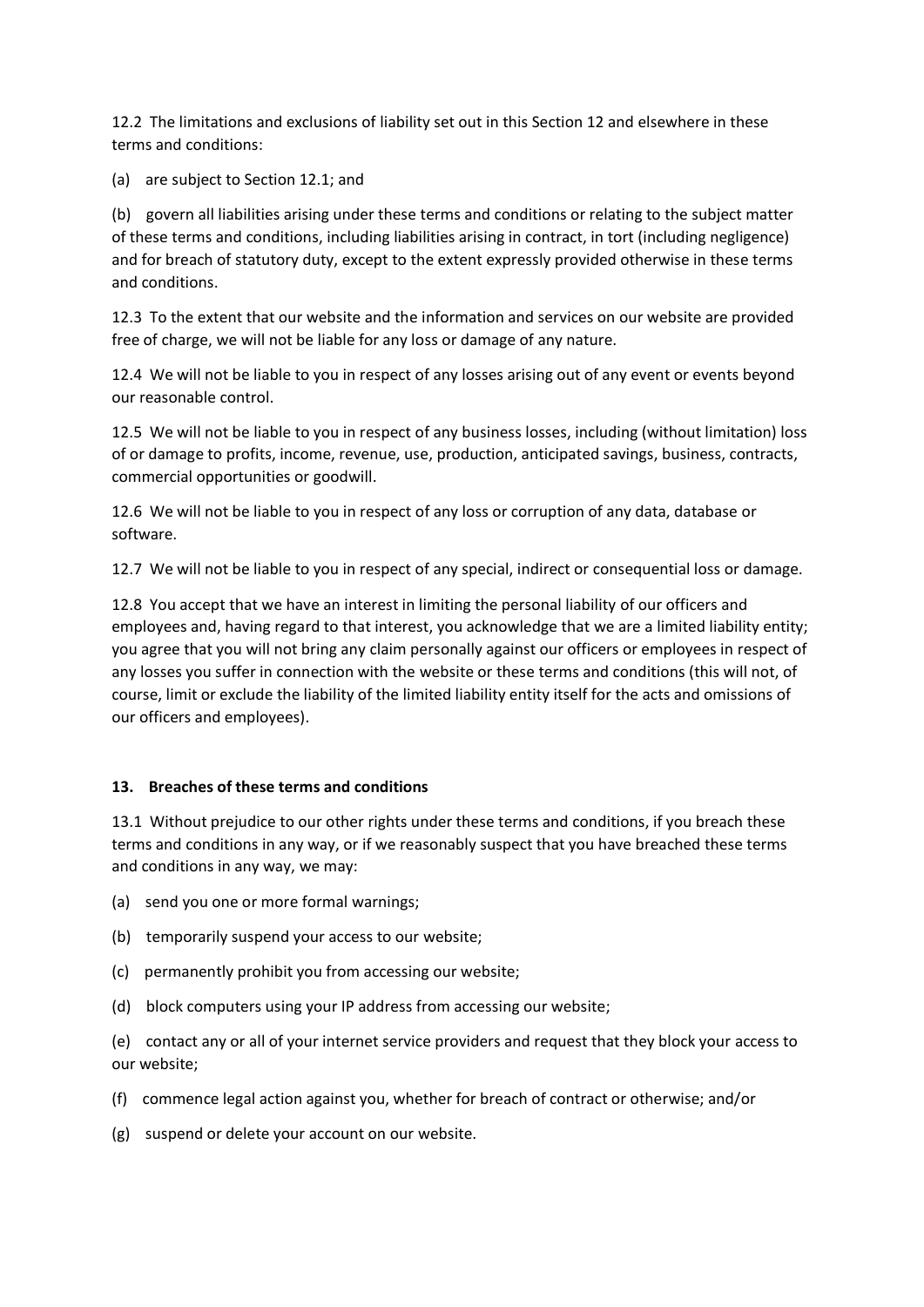13.2 Where we suspend or prohibit or block your access to our website or a part of our website, you must not take any action to circumvent such suspension or prohibition or blocking (including without limitation creating and/or using a different account).

## **14. Variation**

14.1 We may revise these terms and conditions from time to time.

14.2 We will give you written notice of any revision of these terms and conditions, and the revised terms and conditions will apply to the use of our website from the date that we give you such notice; if you do not agree to the revised terms and conditions, you must stop using our website.

14.3 If you have given your express agreement to these terms and conditions, we will ask for your express agreement to any revision of these terms and conditions; and if you do not give your express agreement to the revised terms and conditions within such period as we may specify, we will disable or delete your account on the website, and you must stop using the website.

## **15. Assignment**

15.1 You hereby agree that we may assign, transfer, sub-contract or otherwise deal with our rights and/or obligations under these terms and conditions.

15.2 You may not without our prior written consent assign, transfer, sub-contract or otherwise deal with any of your rights and/or obligations under these terms and conditions.

#### **16. Severability**

16.1 If a provision of these terms and conditions is determined by any court or other competent authority to be unlawful and/or unenforceable, the other provisions will continue in effect.

16.2 If any unlawful and/or unenforceable provision of these terms and conditions would be lawful or enforceable if part of it were deleted, that part will be deemed to be deleted, and the rest of the provision will continue in effect.

# **17. Third party rights**

17.1 A contract under these terms and conditions is for our benefit and your benefit, and is not intended to benefit or be enforceable by any third party.

17.2 The exercise of the parties' rights under a contract under these terms and conditions is not subject to the consent of any third party.

#### **18. Entire agreement**

18.1 Subject to Section 12.1, these terms and conditions, together with our privacy and cookies policy, shall constitute the entire agreement between you and us in relation to your use of our